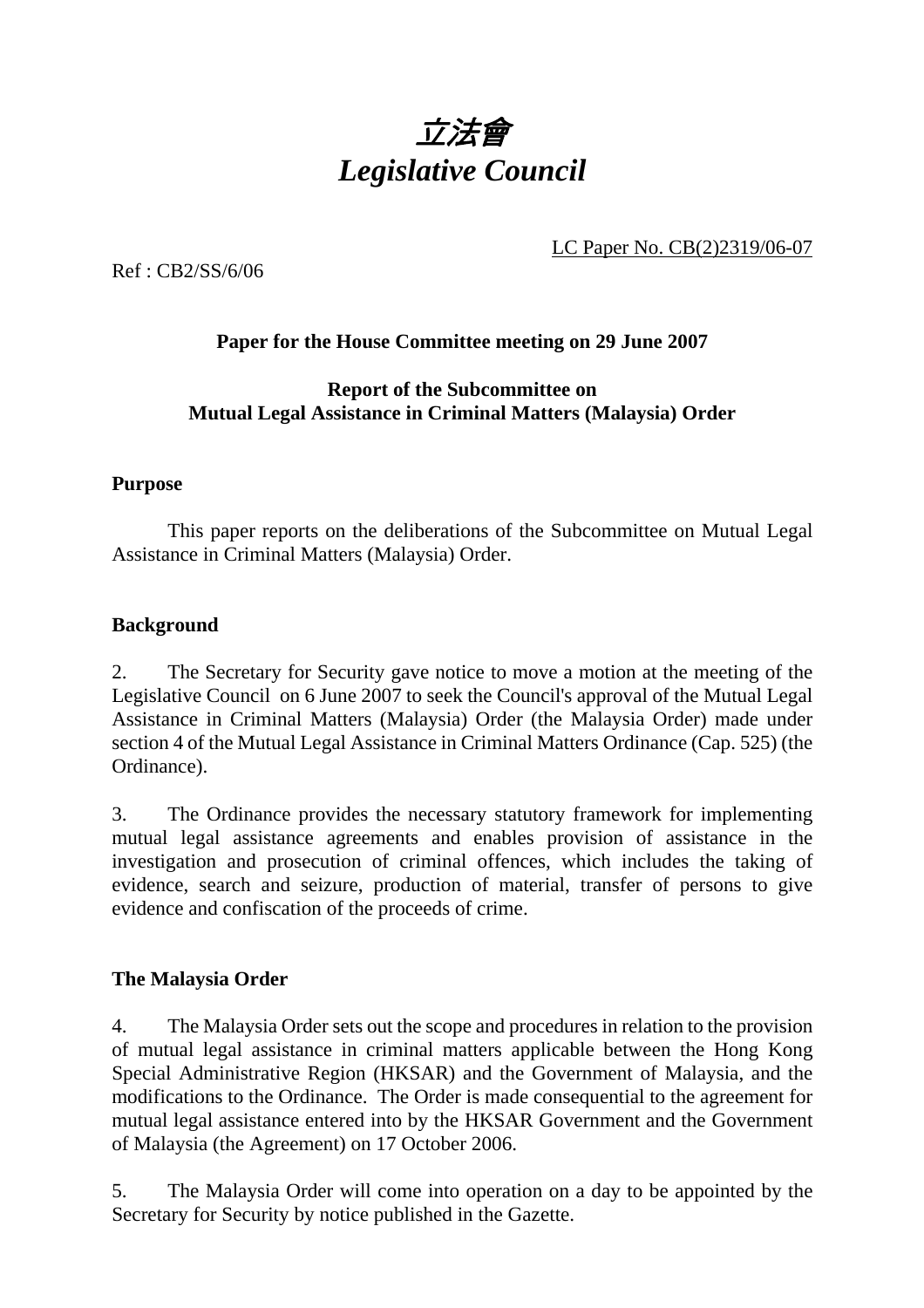### **The Subcommittee**

6. At the House Committee meeting on 25 May 2007, Members formed a subcommittee to study the Malaysia Order. At the request of the House Committee, the Secretary for Security withdrew his notice for moving the motion at the Council meeting on 6 June 2007 to allow time for the Subcommittee to study the Order in detail.

7. The membership list of the Subcommittee is in **Appendix I**. Under the chairmanship of Hon James TO, the Subcommittee has held one meeting with the Administration on 15 June 2007.

# **Deliberations of the Subcommittee**

#### Comparison with the Model Agreement

8. In examining the Malaysia Order, the Subcommittee has made an article-by-article comparison of the provisions of the Order with those in the Model Agreement for the HKSAR on mutual legal assistance in criminal matters.

#### Article 4 - Limitations on Compliance

9. Referring to the omission of Article 4(3) of the Model Agreement from the Malaysia Order which provided for the safeguard against the death penalty and having regard to the fact that Hong Kong does not have the death penalty charge, the Subcommittee has asked whether Hong Kong can refuse to provide assistance to Malaysia if the request relates to an offence which carries death penalty in Malaysia.

10. The Administration has advised that the omission was made at the request of Malaysia. Malaysia has difficulty in giving assurance that death penalty will not be imposed or carried out as the award of punishment at the end of the trial rests entirely with the judiciary. Upon discussion, both Parties agreed that assistance for death penalty offences could be refused pursuant to "essential interest" provision under Article 4(1)(f) of the Malaysia Order. Hong Kong has made clear to Malaysia that Hong Kong will refuse to provide assistance if the request relates to an offence which carries death penalty in Malaysia unless Malaysia gives sufficient assurances that the death penalty will not be imposed or carried out. Malaysia has accepted Hong Kong's position. The Administration has further advised that the same approach was agreed with the United States, Philippines and Singapore.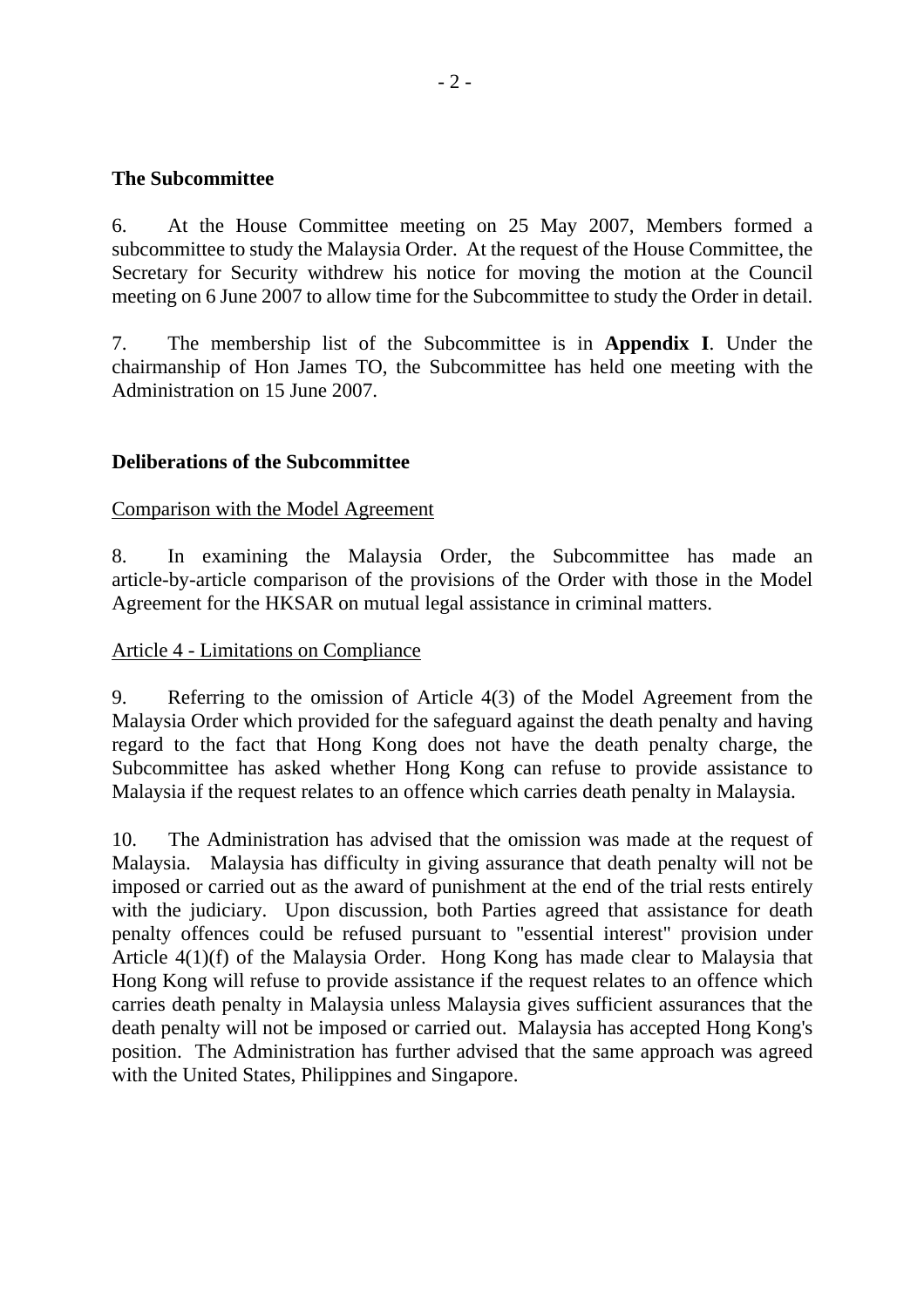# Article 8 - Limitations on Use

11. Article 8(3) of the Malaysia Order provides that in an investigation, prosecution or proceeding where the charge is altered, the information or evidence provided may continue to be used in that investigation, prosecution or proceeding so far as the offence, as charged, is an offence of which mutual legal assistance could be provided under the Agreement.

12. The Subcommittee has asked whether the information or evidence provided by the Requested Party for a particular offence may continue to be used by the Requesting Party in an investigation, prosecution or proceeding of another charge whose nature is completely different from the original charge so long as the altered offence as charged is an offence of which mutual legal assistance could be provided under the Agreement.

13. The Administration has advised that in considering how Article 8(3) operates in practice, this article should be read together with other relevant provisions in the Agreement. Article 8(2) stipulates that the Requesting Party shall not disclose or use information or evidence furnished for purposes other than those stated in the request without the prior consent of the Central Authority of the Requested party. Article 4(1)(h) further provides that the Requested Party shall refuse assistance if the Requesting Party fails to undertake that the item requested will not be used for a matter other than the criminal matter in respect of which the request was made, and the Requested Party has not consented to waive such undertaking. Similar provisions on the limitation of use of information or evidence can be found in the agreements with other jurisdictions. This is consistent with the mutual legal assistance practice in Hong Kong in that in providing assistance to Requesting Parties, Hong Kong will specify the condition that the information provided should only be used for the criminal matter as set out in their requests. The relevant undertaking is included in requests seeking assistance from Hong Kong. An extract of a request seeking assistance from the United States is given in **Appendix II**.

14. The Administration has further advised that it follows that if Malaysia requests to use the information or evidence concerned in accordance with Article 8(3), it will need to seek Hong Kong's prior consent. In considering Malaysia's request, Hong Kong will ask for detailed information as required under Article 6 and ensure that the request is subject to the safeguards set out in Article 4.

# Article 17 - Safe Conduct

15. The Subcommittee has asked whether a person who has consented to give evidence under Article 15 or 16 and traveled to Malaysia but subsequently withdrew his consent would be prosecuted for contempt of court under Article 17(3).

16. The Administration has advised that a person consenting to give evidence under Article 15 or 16 provides assistance on a voluntary basis. Article 17(3) offers protection to that person by stipulating that "he shall not be subjected to prosecution based on his testimony, except for perjury or contempt of court." Under Article 17(3), any possible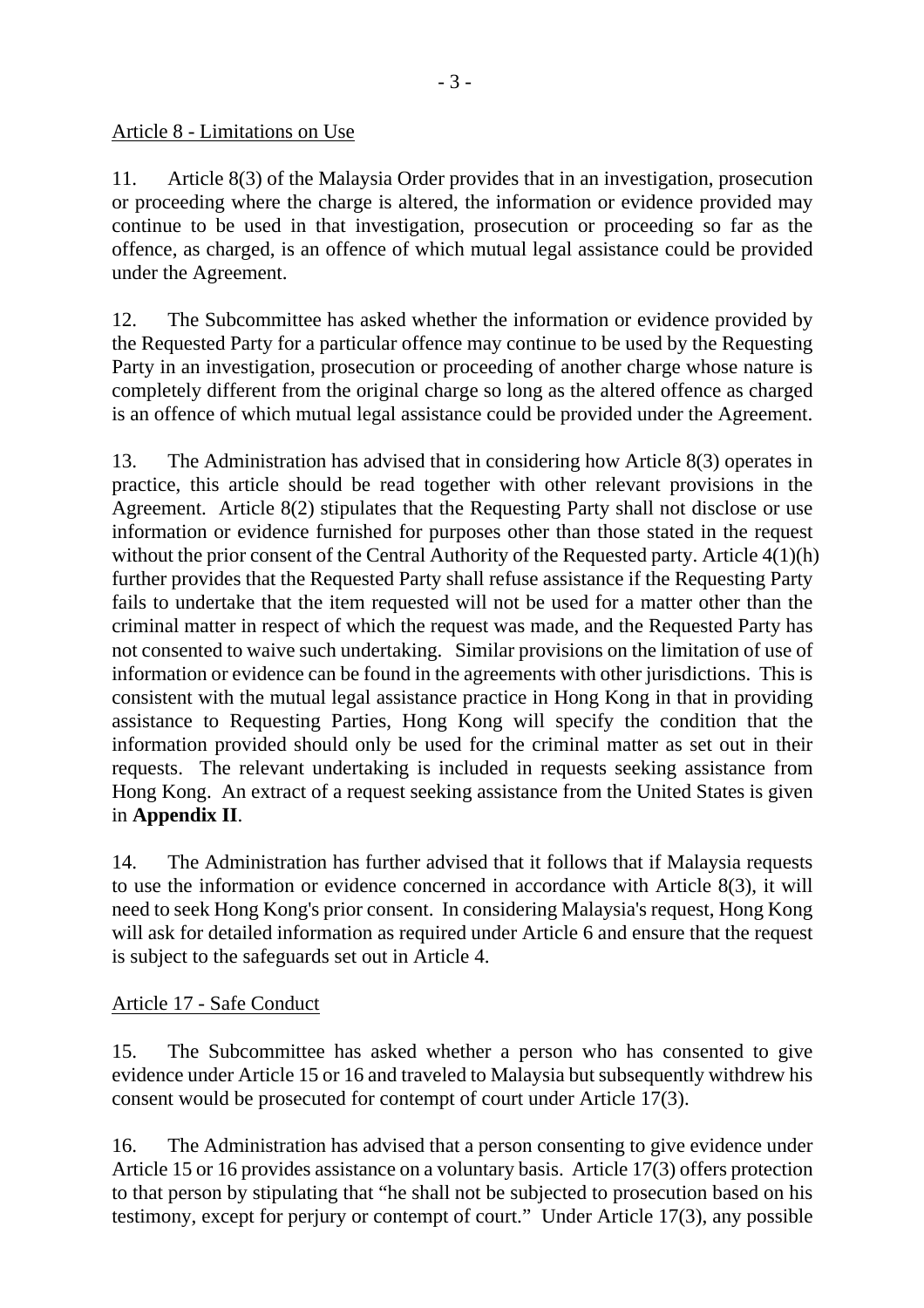prosecution for perjury or contempt of court shall be related to the testimony given by the person only and it does not extend to his act of withdrawal of consent. Article 17(5) further provides that "A person who does not consent to provide assistance pursuant to Article 15 or 16 shall not by reason thereof be liable to any penalty or coercive measure by the courts of the Requesting Party or Requested Party."

# Article 27 - Entry Into Force and Termination

17. Article 27(2) of the Malaysia Order provides that the Agreement shall apply to requests presented after the date of its entry into force irrespective of whether the relevant acts or omissions constituting the offence occurred before or after that date.

18. The Subcommittee notes that Article 27(2) is adopted at the request of Malaysia to clarify that the Agreement applies to requests presented after the date of operation of the Agreement irrespective of the time when acts or omissions constituting the relevant offence occurred. The Subcommittee has asked whether Malaysia's request for assistance would be entertained in the following three scenarios -

- (a) an act or omission constituted an offence in Malaysia before the Agreement enters into force but has been de-criminalised in Malaysia after the Agreement enters into force, while such act or omission constitutes an offence in Hong Kong both before and after the Agreement enters into force;
- (b) an act or omission constitutes an offence in Malaysia both before and after the Agreement enters into force, while such act or omission constituted an offence in Hong Kong before the Agreement enters into force but has been de-criminalised in Hong Kong after the Agreement enters into force; and
- (c) an act or omission constituted an offence in both Malaysia and Hong Kong before the Agreement enters into force, but has been de-criminalised in both Malaysia and Hong Kong after the Agreement enters into force.

19. The Administration has advised that Article 1(1) of the Agreement stipulates that the Parties shall, in accordance with the provisions of the Agreement and in conformity with their respective laws, render to one another mutual legal assistance in connection with investigations, prosecutions and proceedings that pertain to offences over which the Requesting Party has jurisdiction at the time the assistance is requested. Article  $4(1)(g)$  further specifies that the Requested Party shall refuse assistance if the acts or omissions alleged to constitute the offence would not, if they had taken place within the jurisdiction of the Requested Party, have constituted an offence against the law of the Requested Party. Having regard to the above mentioned provisions, for the scenario set out in paragraph 18(a) above, Malaysia's request will not be entertained as Malaysia will not have jurisdiction over the act or omission concerned at the time the assistance is requested. For the scenario set out in paragraph 18(b) above, Malaysia's request will not be entertained as the act or omission as de-criminalised no longer constitutes an offence in Hong Kong. For the scenario set out in paragraph 18(c) above, Malaysia's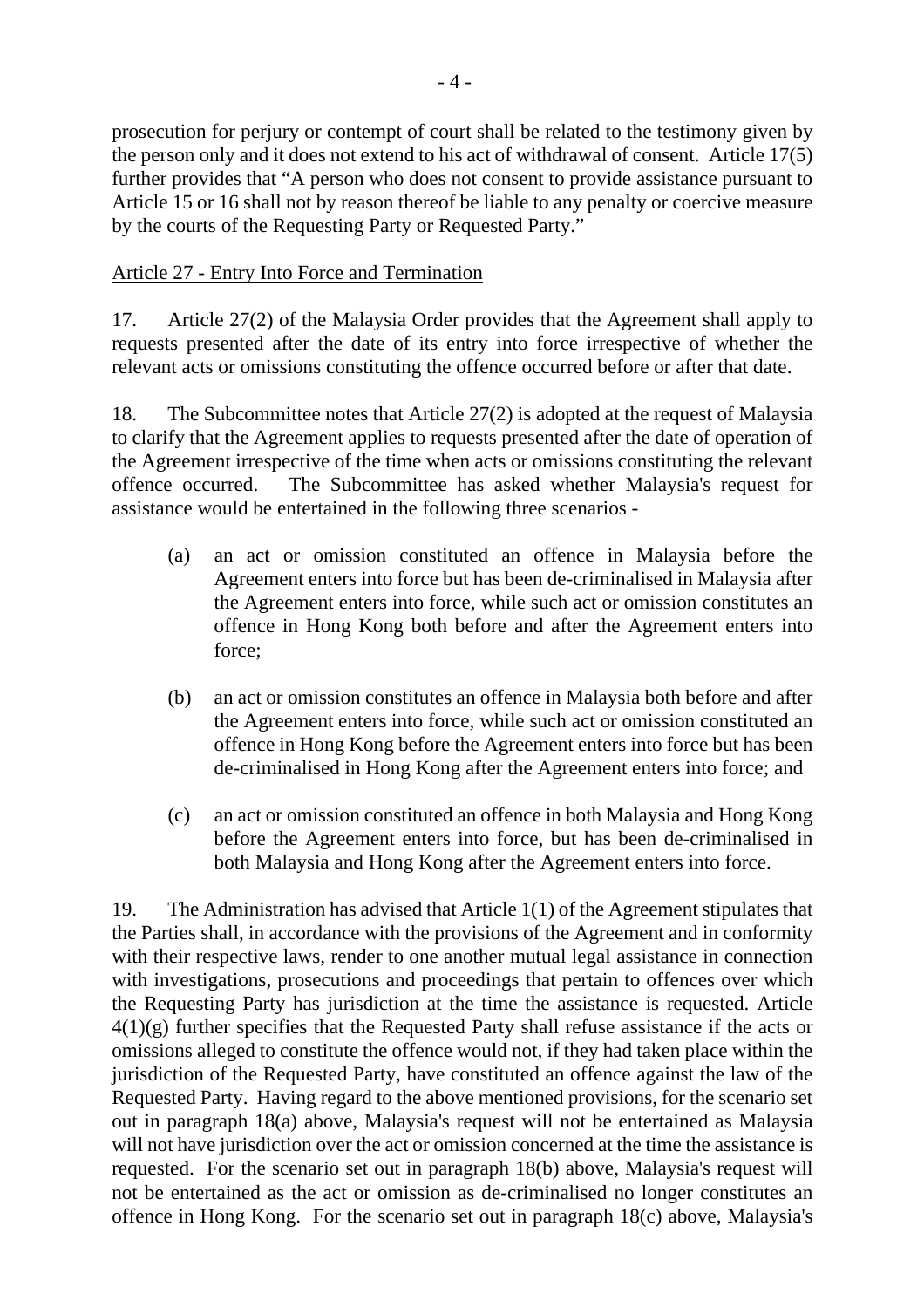request will not be entertained as Malaysia will not have jurisdiction over the act or omission concerned at the time the assistance is requested and the act or omission as de-criminalised no longer constitutes an offence in Hong Kong.

# **Motion on the Malaysia Order**

20. The Subcommittee has concluded scrutiny of the Malaysia Order. The Subcommittee supports the Secretary for Security giving fresh notice to move the motion on the Malaysia Order at a future Council meeting.

# **Advice Sought**

21. Members are invited to note the deliberations of the Subcommittee.

Council Business Division 2 Legislative Council Secretariat 28 June 2007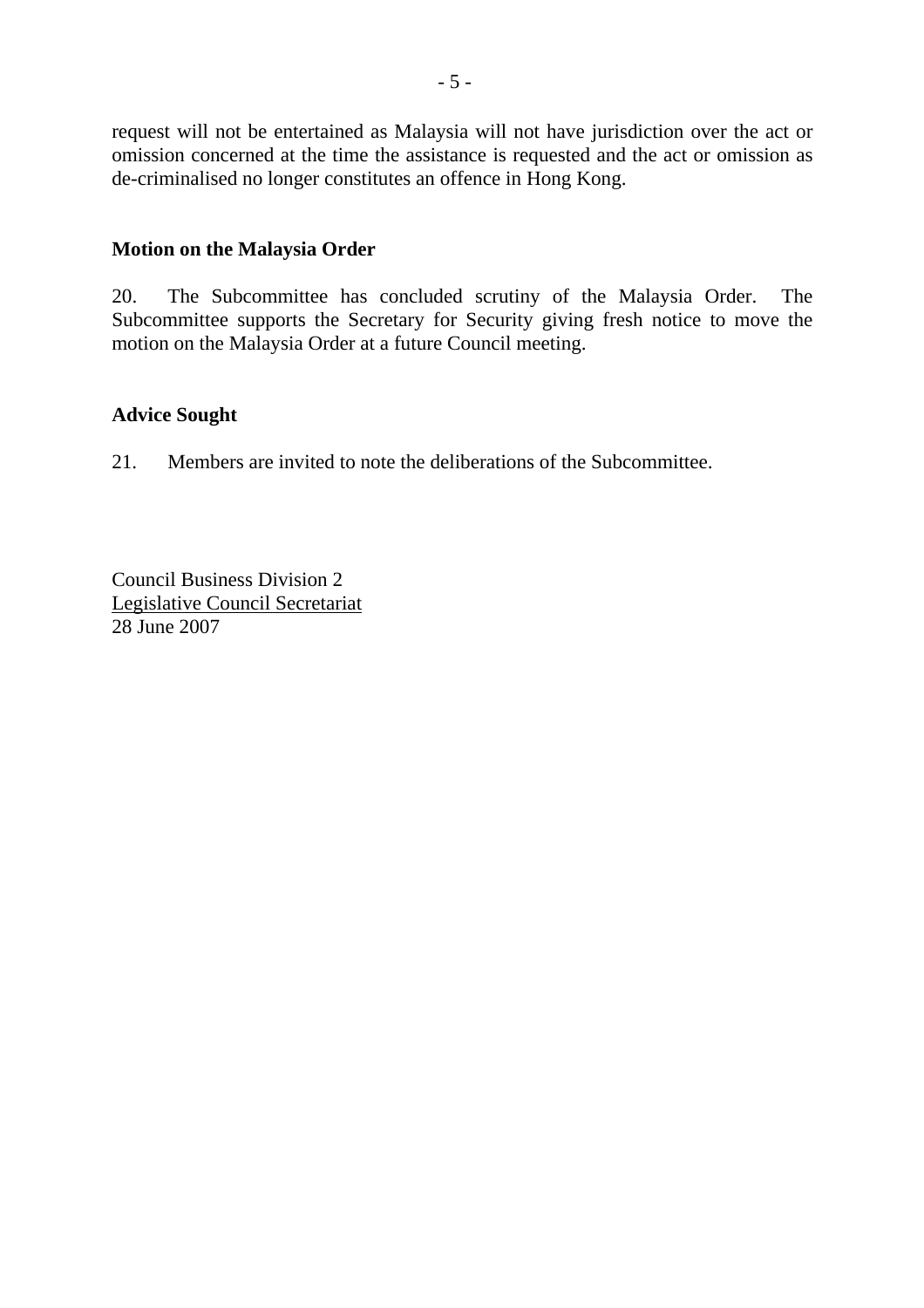# **Appendix I**

# **Subcommittee on Mutual Legal Assistance in Criminal Matters (Malaysia) Order**

# **Membership list**

| Chairman       | Hon James TO Kun-sun                                                                                         |
|----------------|--------------------------------------------------------------------------------------------------------------|
| <b>Members</b> | Hon Margaret NG<br>Hon LAU Kong-wah, JP<br>Hon Miriam LAU Kin-yee, GBS, JP<br>Hon Audrey EU Yuet-mee, SC, JP |
|                |                                                                                                              |

Total: 5 Members

**Legal Adviser** Kelvin LEE

**Date** 15 June 2007